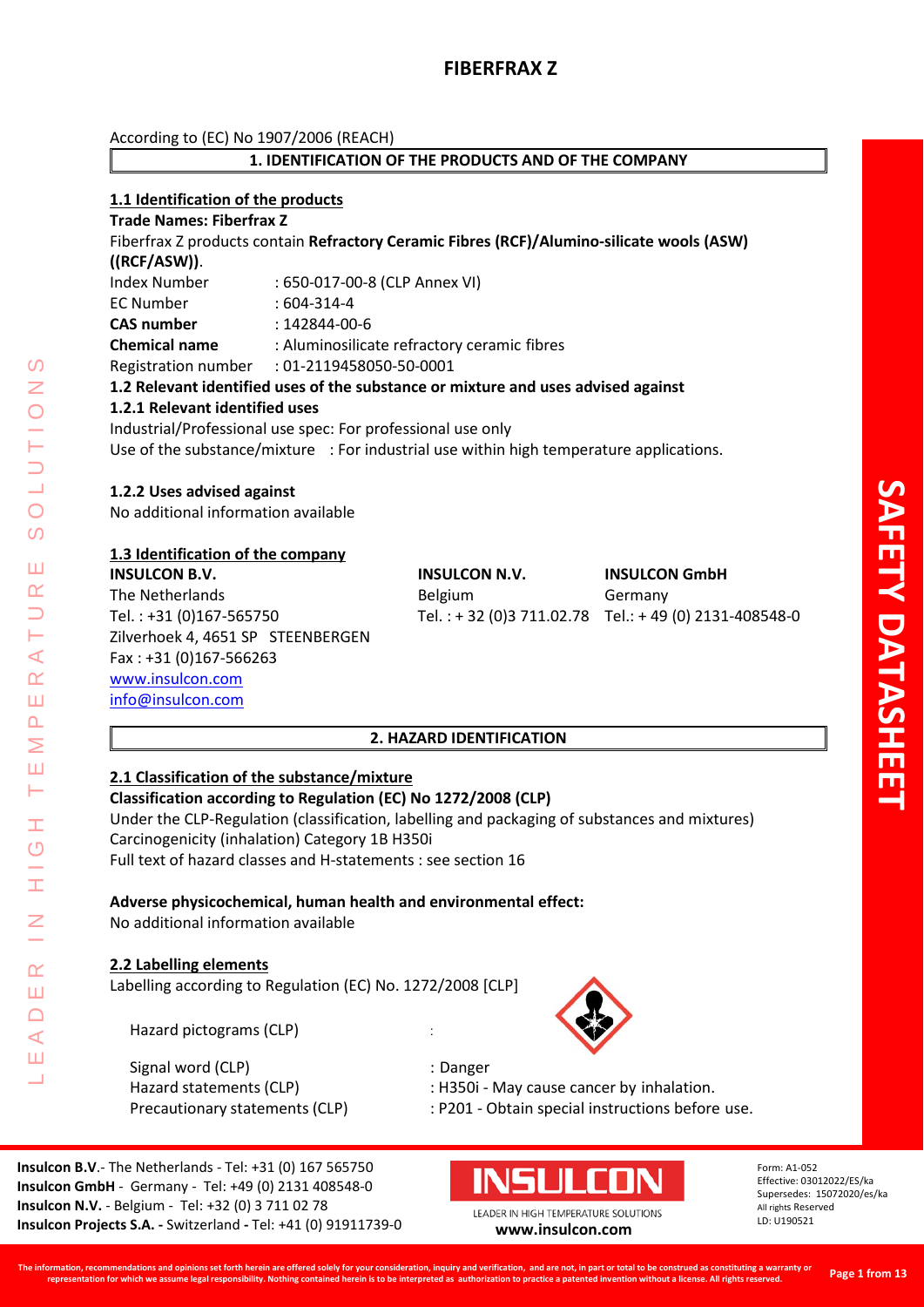|                    | P280 - Wear eye protection, protective |
|--------------------|----------------------------------------|
|                    | gloves, Respiratory protection.        |
|                    | P308+P313 - IF exposed or concerned:   |
|                    | Get medical advice, medical attention. |
| Extra phrases      | : For professional users only.         |
| Listed in Annex VI | : EC Index-No.: 650-017-00-8           |

# **2.2 Other hazards**

Other hazards not contributing to the classification: May cause mechanical irritation to the skin, eyes and respiratory system. This substance/mixture does not meet the PBT criteria of REACH regulation, annex XIII This substance/mixture does not meet the vPvB criteria of REACH regulation, annex XIII

**3. COMPOSITION / INFORMATION ON INGREDIENTS**

# **3.1 Substance**

| <b>COMPONENT</b>       | <b>CAS NUMBER</b>         | <b>Classification according to</b><br><b>Regulation (EC) No</b><br>1272/2008 (CLP) | % by weigth |
|------------------------|---------------------------|------------------------------------------------------------------------------------|-------------|
| Aluminosilicate        | CAS No: 142 844-00-6      |                                                                                    |             |
| refractory             | EC No: 604-214-4          | Carc. 1B H350i                                                                     | 100         |
| ceramic fibres         | EC index No: 650-017-00-8 |                                                                                    |             |
| substance listed as    | REACH No: 1-2119458050-   |                                                                                    |             |
| <b>REACH Candidate</b> | 0001                      |                                                                                    |             |
| (Note A)(Note R)       |                           |                                                                                    |             |

# Note A:

LEADER IN HIGH TEMPERATURE SOLUTIONS

Ŧ  $\overline{O}$ 

I

 $\alpha$ Ш  $\Box$  $\blacktriangleleft$ Ш <u>a l</u>

⋖  $\alpha$ Ш  $\overline{\mathbf{r}}$ Σ Ш  $\vdash$ 

 $\Omega$ Z

 $\bigcirc$ 

 $\overline{O}$ 

Ш  $\alpha$ 

> Without prejudice to Article 17(2), the name of the substance must appear on the label in the form of one of the designations given in Part 3. In Part 3, use is sometimes made of a general description such as '... compounds' or '... salts'. In this case, the supplier is required to state on the label the correct name, due account being taken of section 1.1.1.4.

Note R : The classification as a carcinogen need not apply to fibres with a length-weighted geometric mean diameter less two standard geometric errors greater than 6 μm. Full text of H-statements: see section 16

# **3.2. Mixtures**

Not applicable

# **4. FIRST AID MEASURES**

# **4.1 Description of first aid measures**

# **Skin**

In case of skin irritation rinse affected areas with water and wash gently. Do not rub or scratch exposed skin.

**Insulcon B.V**.- The Netherlands - Tel: +31 (0) 167 565750 **Insulcon GmbH** - Germany - Tel: +49 (0) 2131 408548-0 **Insulcon N.V.** - Belgium - Tel: +32 (0) 3 711 02 78 **Insulcon Projects S.A. -** Switzerland **-** Tel: +41 (0) 91911739-0 **[www.insulcon.com](http://www.insulcon.com/)**

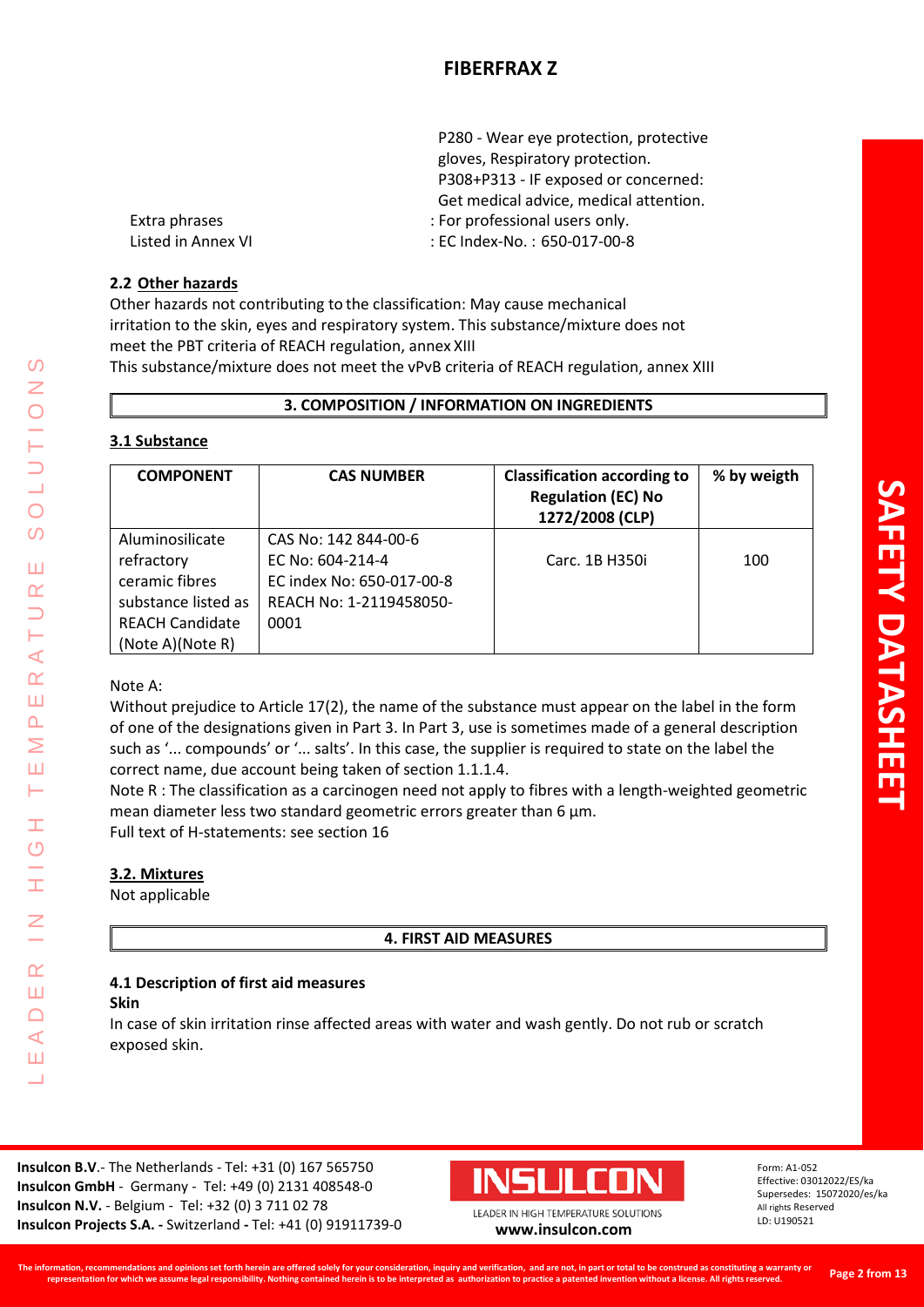# **Eyes**

In case of eye contact flush abundantly with water; have eye bath available. Do not rub eyes. **Nose and throat**

If these become irritated move to a dust free area, drink water and blow nose. If symptoms persist, seek medical advice.

# **4.2 Most important symptoms and effects, both acute and delayed**

Symptoms/injuries after skin contact : mechanical irritation Symptoms/injuries after eye contact : mechanical irritation

# **4.3 Indication of any immediate medical attention and special treatment needed.**

Treat symptomatically

# **5. FIRE FIGHTING MEASURES**

# **5.1 Extinguishing media**

Product is not flammable. Packaging and surrounding materials may be combustible. Use extinguishing agent suitable for surrounding combustible materials. Foam, dry powder, Carbon dioxide, water spray. Do not use a heavy water stream.

# **5.2 Special hazards arising from the substance of mixture**

No additional information available

# **5.3 Advice for firefighters**

LEADER IN HIGH TEMPERATURE SOLUTIONS

Ŧ  $\overline{O}$ 

 $\alpha$ Ш  $\Box$  $\blacktriangleleft$ Ш  $\overline{\phantom{0}}$ 

 $\prec$  $\alpha$ Ш  $\Delta$  $\geq$ Ш Н

 $\Omega$ Z

 $\overline{O}$  $\Omega$ 

Ш  $\alpha$ 

| Firefighting instructions      | : Prevent firefighting water from entering the environment    |
|--------------------------------|---------------------------------------------------------------|
| Protection during firefighting | : Do not enter fire area without proper protective equipment, |
|                                | Including respiratory protection                              |

# **6. ACCIDENTAL RELEASE MEASURES**

# **6.1. Personal precautions, protective equipment and emergency procedures**

# **6.1.1. For non-emergency personnel**

Protective equipment : Concerning personal protective equipment to use, see section 8. Emergency procedures : Prohibit unauthorized persons.

# **6.1.2. For emergency responders**

Protective equipment : Ensure adequate ventilation. Concerning personal protective equipment to use, see section 8.

Emergency procedures : Manipulations are to be done only by qualified and authorised persons.

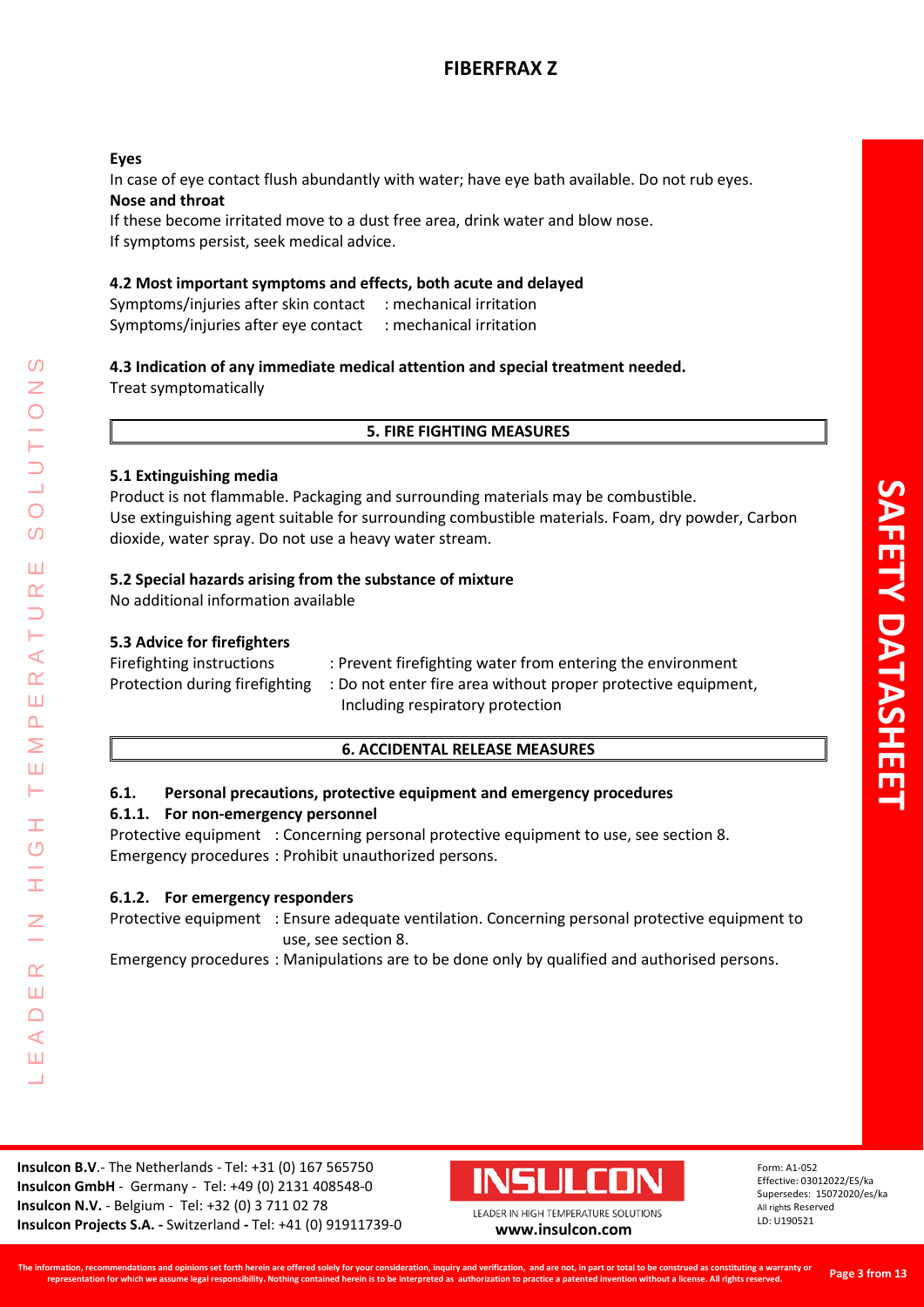# **6.2. Environmental precautions**

Prevent entry to sewers and public waters. Notify authorities if product enters sewers or public waters.

# **6.3. Methods and material for containment and cleaning up**

| Methods for cleaning up | : Mechanically recover the product. Minimise generation of dust. |
|-------------------------|------------------------------------------------------------------|
|                         | Dust can be vacuumed with a vacuum cleaner containing a HEPA     |
|                         | (High Efficiency Particulate Air) filter.                        |
| Other information       | : Disposal must be done according to official regulations.       |

# **6.4. Reference to other sections**

See section 7. See Heading 8. See Heading 13.

# **7. HANDLING AND STORAGE**

# **7.1. Precautions for safe handling**

| Precautions for safe handling | : Avoid contact with skin and eyes. Use personal protective<br>equipment as required. Obtain special instructions before use. Do<br>not eat, drink or smoke when using this product. Clean<br>contaminated areas thoroughly. Ensure good ventilation of the work<br>station. |
|-------------------------------|------------------------------------------------------------------------------------------------------------------------------------------------------------------------------------------------------------------------------------------------------------------------------|
| Hygiene measures              | : Wash hands and other exposed areas with mild soap and water<br>before eating, drinking or smoking and when leaving work.                                                                                                                                                   |

# **7.2. Conditions for safe storage, including any incompatibilities**

Storage conditions : Product must only be kept in the original packaging. Store tightly closed in a dry and cool place.

Information about storage in one common storage facility: Keep away from food, drink and animal feeding stuffs.

# **7.3. Specific end use(s)**

LEADER IN HIGH TEMPERATURE SOLUTIONS

Ŧ  $\overline{C}$ 

İ

 $\overline{z}$ 

 $\alpha$ Ш  $\Box$  $\prec$ Ш Ц

 $\Omega$  $\overline{z}$ 

 $\bigcirc$  $\overline{O}$ 

Ш  $\alpha$  $\overline{\phantom{0}}$ ⊢  $\prec$  $\underline{\alpha}$ Ш  $\overline{\mathbf{r}}$ Σ Ш Н

For professional users only. See Heading 8. Exposure scenarios

# **8. EXPOSURE CONTROL / PERSONAL PROTECTION**

# **8.1 Control parameters**

| Aluminosilicate refractory ceramic fibres (142844-00-6) |                                                             |                                       |
|---------------------------------------------------------|-------------------------------------------------------------|---------------------------------------|
| United Kingdom                                          | Remark (WEL)                                                | 1,0 f/ml (HSE EH40 Workplace Exposure |
|                                                         |                                                             | Limit)                                |
| United Kingdom                                          | Recommended monitoring procedures                           |                                       |
|                                                         | The UK follow MDHS 59 specific for MMVF: "Man-made mineral  |                                       |
|                                                         | fibre-Airborne number concertation by phase-contrast light  |                                       |
|                                                         | microscopy" and MDHS 14/3 "general methods for sampling and |                                       |
|                                                         | gravimetric analysis of respirable and inhalable dust: .    |                                       |

**Insulcon B.V**.- The Netherlands - Tel: +31 (0) 167 565750 **Insulcon GmbH** - Germany - Tel: +49 (0) 2131 408548-0 **Insulcon N.V.** - Belgium - Tel: +32 (0) 3 711 02 78 **Insulcon Projects S.A. -** Switzerland **-** Tel: +41 (0) 91911739-0 **[www.insulcon.com](http://www.insulcon.com/)**

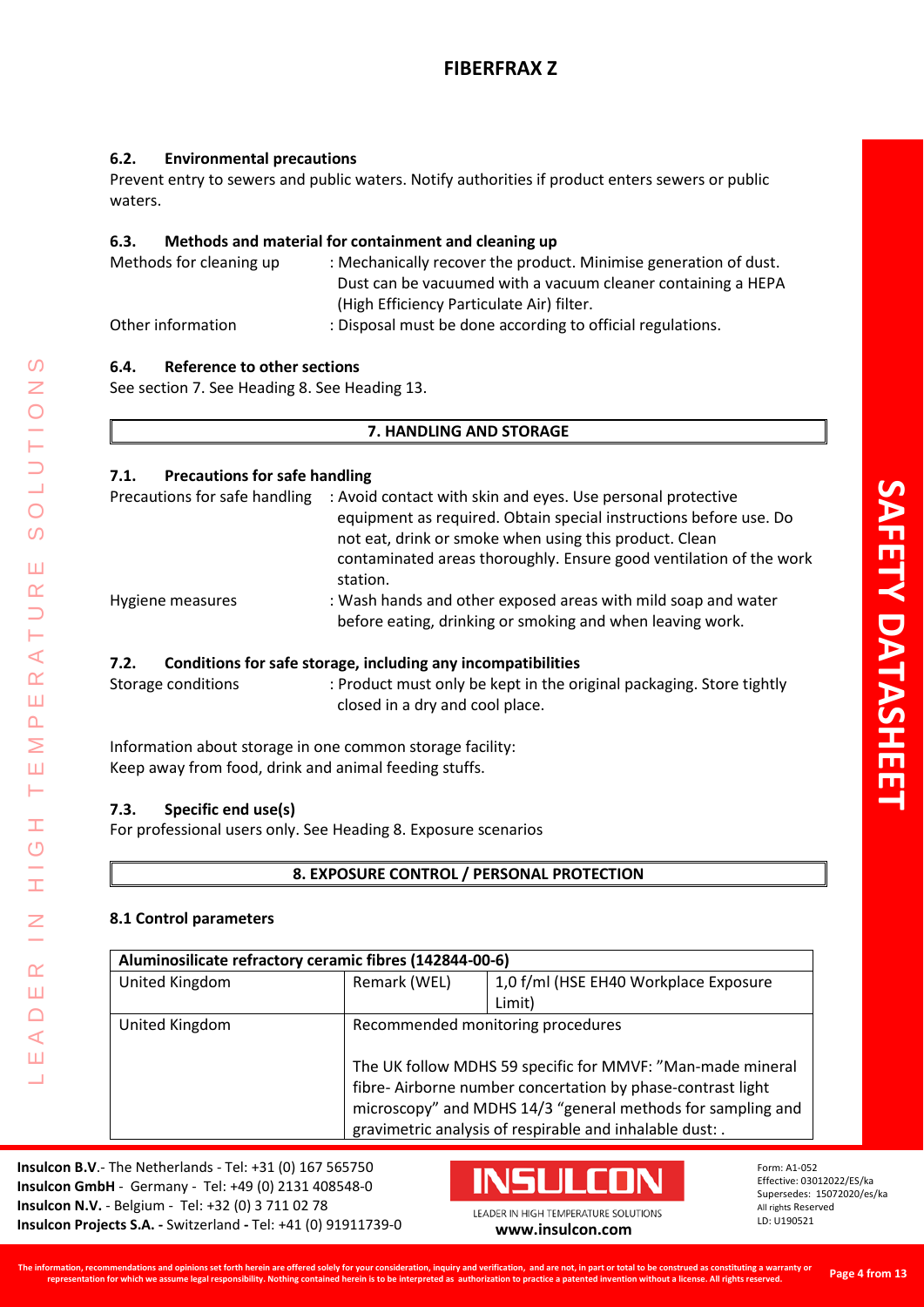| Aluminosilicate refractory ceramic fibres (142844-00-6) |                                                         |
|---------------------------------------------------------|---------------------------------------------------------|
| United Kingdom                                          | WHI-EURO method: Determination of airborne fibre number |
|                                                         | concentrations: A recommended method, by phase-contrast |
|                                                         | optical microscope.                                     |

| Aluminosilicate refractory ceramic fibres (142844-00-6) |             |
|---------------------------------------------------------|-------------|
| DNEL/DMEL (additional information                       |             |
| Long term - local effect,                               | $2,17$ f/ml |
| inhalation                                              |             |

# **Additional information**

The DNEL cited in the long term exposure section above is based on the incidence of lung tumours (not significate al all treatment levels) in a multi-dose rat study reported (inhalation toxicology, 1995, 7(4), 469502, which demonstrates a NOAEL of 162 f/ml and leads to the calculated endpoint-specific DNEL of 2.17 f/ml.

SCOEL have recommended an OEL for RCF of 0.3 f/ml based on measured lung function in exposed worker's. Assuming 45 exposure, the average cumulative exposures of 147.9 (all workers in the high exposure group) and 184.8 fmo/ml (workers 60+ years of age in the high exposure group) – equivalent to average fibre concentrations of 0.27 and 0.34 f/m; respectively- were considered as no observed adverse effect levels for lung function and SCOEL therefore proposed an OEL of 0.3 f/ml. This is considerably lower than the calculated DNEL value.

# **8.2 Exposure controls**

LEADER IN HIGH TEMPERATURE SOLUTIONS

Ŧ  $\overline{O}$ 

 $\alpha$ Ш  $\Box$  $\blacktriangleleft$ Ш  $\overline{\phantom{0}}$ 

 $\blacktriangleleft$  $\alpha$ Ш  $\overline{\mathbf{r}}$  $\geq$ Ш  $\vdash$ 

 $\Omega$ Z

 $\overline{O}$  $\overline{O}$ 

Ш  $\alpha$ 

> **Hand protection:**  Leather protective gloves

**Eye protection:**  Safety glasses with side shields

# **Skin and body protection**

Impervious clothing. Do not take working clothes home

# **Respiratory protection**

I dusts are formed: wear appropriate mask (FFP3)



# **Other information:**

Do not eat, drink or smoke during use; Do not take working clothes home; Separate working clothes from town clothes. Launder separately Uses and Risk Management Measures (RMM

**Insulcon B.V**.- The Netherlands - Tel: +31 (0) 167 565750 **Insulcon GmbH** - Germany - Tel: +49 (0) 2131 408548-0 **Insulcon N.V.** - Belgium - Tel: +32 (0) 3 711 02 78 **Insulcon Projects S.A. -** Switzerland **-** Tel: +41 (0) 91911739-0 **[www.insulcon.com](http://www.insulcon.com/)**

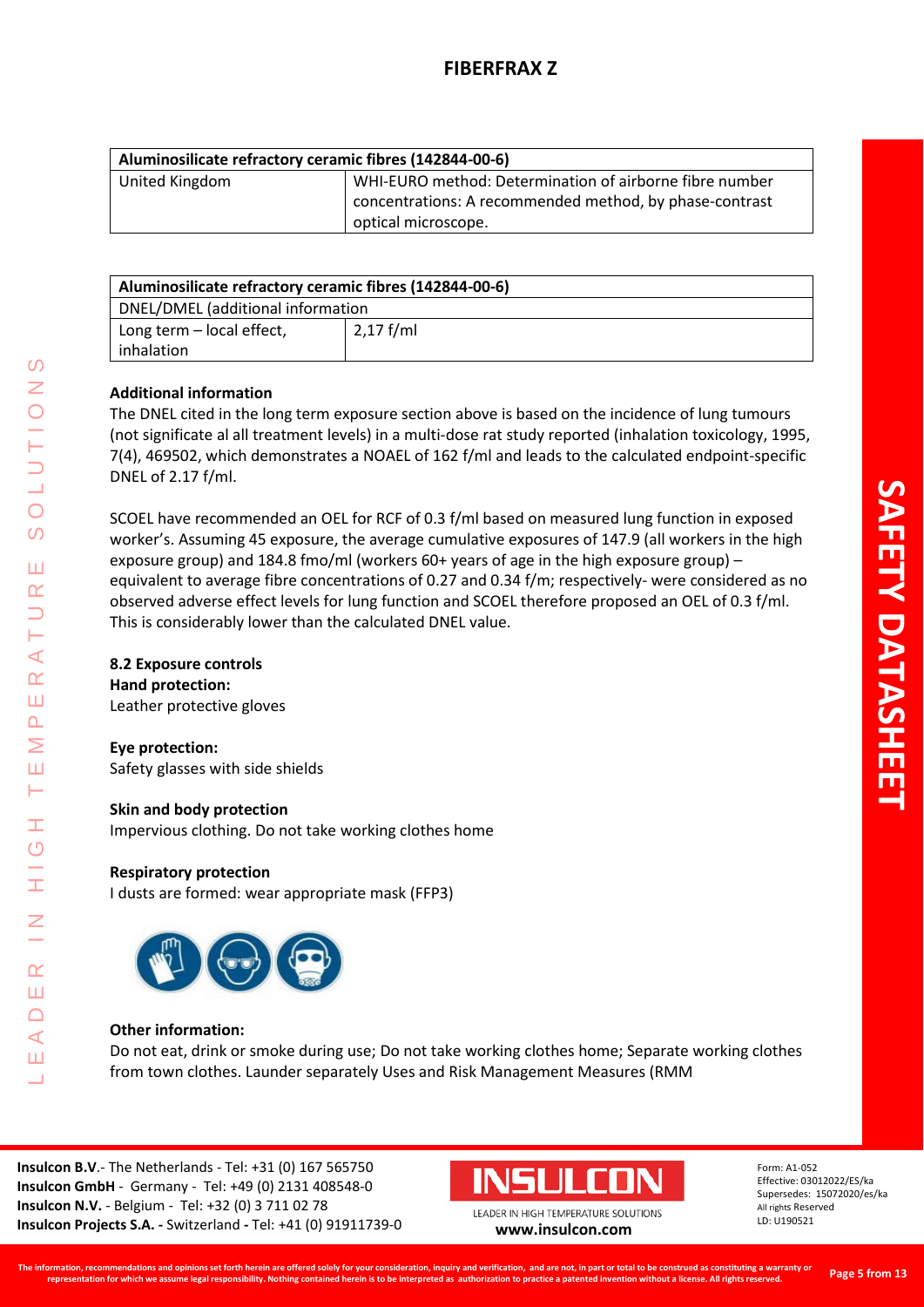# Intended use

Secondary use – Conversion into wet and dry mixtures and articles.

Process would include: Mixing forming operations, handling of RCF/ASW products, assembly of RCF/ASW containing products, machine and hand finishing of RCF/ASW products. Reference ES 2\*

RMM - Hierarchy of Controls

- Where it is practical to do so, automatically feed RCF/ASW in to the process
- Where practical to do so, segregate dry and wet processing
- Enclose the process where practically possible.
- Where practical to do so, segregate machine areas and restrict access to operators involved in the process.
- Enclose Machines as far as practically possible.
- Install LEV where possible, when machine finishing, handling, compressing and hand cutting to remove dust at source
- Employ experienced personnel trained in the correct use of fibrous products
- PPE and RPE used for all dusty tasks
- Provide vacuum cleaner connection point to central system where practical or use a portable

# HEPA vacuum

- Regular clean up using a wet scrubbing unit where practically possible and in general a HEPA vacuum should be used.
- Dry brushing and use of compressed air should be prohibited
- Waste materials to be contained at source, labelled and stored separately for disposal or recycling.

# Intended use

LEADER IN HIGH TEMPERATURE SOLUTIONS

Ŧ  $\circ$ 

 $\alpha$ Ш  $\Box$  $\blacktriangleleft$  $111$  $\overline{\phantom{0}}$ 

 $\blacktriangleleft$  $\alpha$ Ш  $\overline{\mathbf{r}}$ Σ Ш H.

 $\Omega$ 

 $\overline{O}$  $\Omega$ 

Ш  $\alpha$ 

Tertiary use - maintenance and service life (Industrial or professional use)

Process: Small scale repairs involving removal and installation of RCF/ASW products. Use of the product in an enclosed system, where there is occasional control access or no access. Reference ES 3\*

RMM - Hierarchy of Controls

- Use pre-cut, pre-sized pieces where practically possible.
- Allow access only to trained (authorised) operators
- Where practically possible, perform all hand cutting in a segregated area, on a down draft bench.
- Clean up work area regularly during the shift using a HEPA equipped vacuum cleaner.
- Prohibit use of dry brushing and compressed air cleaning.
- Bag and seal waste immediately at source.
- Use PPE and RPE appropriate to task.
- Employ good hygiene practices.

# Intended use

Tertiary use- installation and removal (industrial or professional).

- Large scale removal and installation of RCF/ASW from Industrial processes. Large scale removal and
- installation by professionals.
- Reference ES 4\*

**Insulcon B.V**.- The Netherlands - Tel: +31 (0) 167 565750 **Insulcon GmbH** - Germany - Tel: +49 (0) 2131 408548-0 **Insulcon N.V.** - Belgium - Tel: +32 (0) 3 711 02 78 **Insulcon Projects S.A. -** Switzerland **-** Tel: +41 (0) 91911739-0 **[www.insulcon.com](http://www.insulcon.com/)**



LEADER IN HIGH TEMPERATURE SOLUTIONS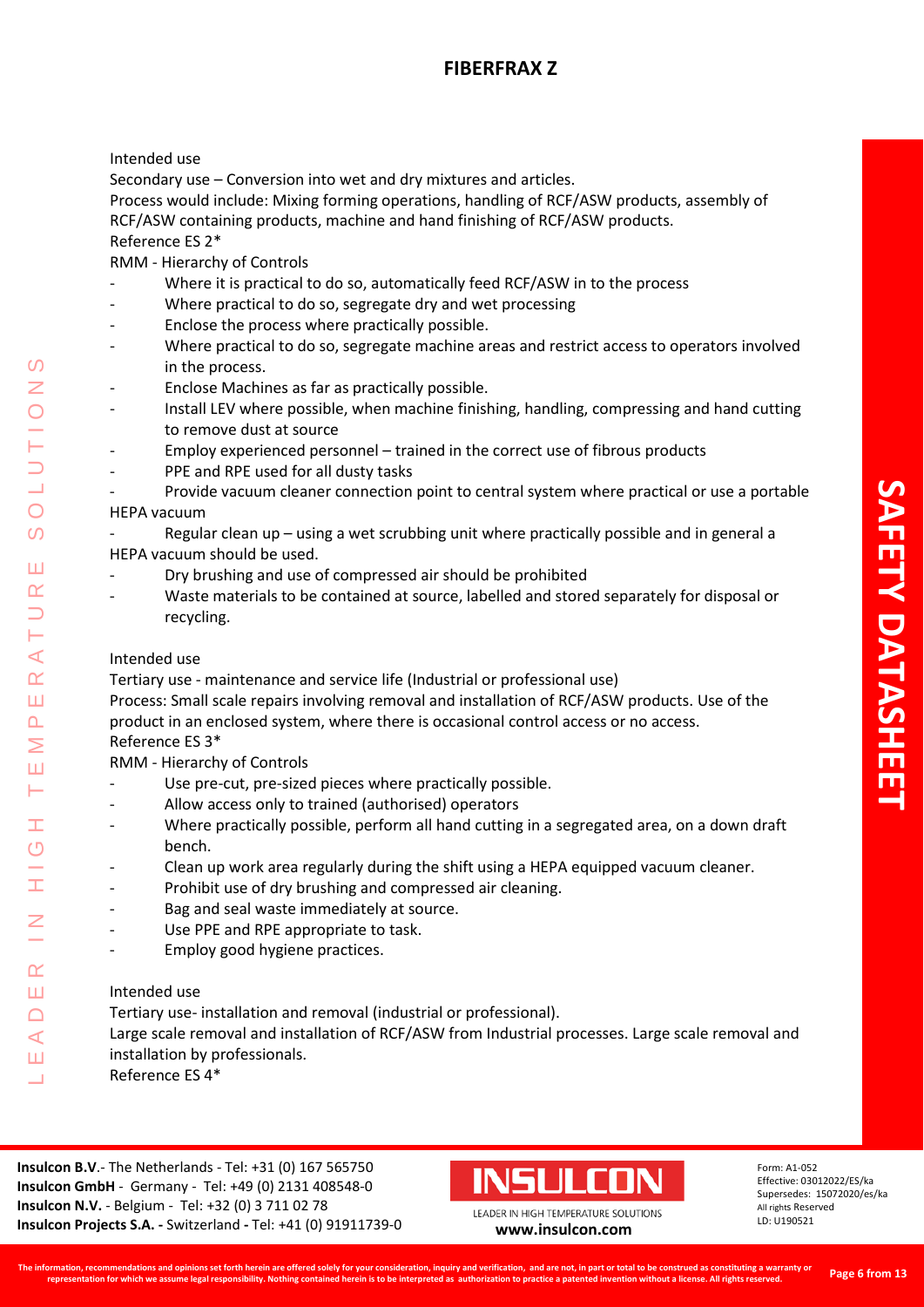RMM - Hierarchy of Controls

- Where practically possible enclose or segregate the work area.
- Allow only authorised personnel.
- Pre-wet insulation prior to removal where practically possible.
- Where practically possible use a water lance for removal or vacuum-truck.
- Use down draft bench for hand cutting products.
- Cover pre-cut section during transport and storage to prevent secondary exposure.
- Where practically possible provide multiple vacuum hoses for convenient cleanup of spillage or use portable HEPA filtered vacuums.
- Bag waste materials immediately at source
- Prohibit use of dry brushing and or compressed air cleaning.
- Experienced personnel only
- Use appropriate PPE and RPE appropriate to expected concentrations.

# **9. PHYSICAL AND CHEMICAL PROPERTIES**

| Physical state       | : Solid             | Solubility                  | : Water: $<$ 1 mg/l     |
|----------------------|---------------------|-----------------------------|-------------------------|
| Appearance           | : Fibres            | Partition coefficient       | : Not applicable        |
| <b>Boiling point</b> | : Not applicable    | Odour                       | : None                  |
| Flash point          | : Not applicable    | Melting point               | $:$ > 1740 $^{\circ}$ C |
| Autoflammability     | : Not applicable    | Flammability                | : Not applicable        |
| Oxidising properties | : Not applicable    | <b>Explosive properties</b> | : Not applicable        |
| Specific gravity     | : Not applicable    | Vapour pressure             | : Not applicable        |
| Log Pow              | : No data available |                             |                         |

# **Length weighted geometric mean diameter of fibres contained in the product**

 $1.4 - 3 \mu m$ .

LEADER IN HIGH TEMPERATURE SOLUTIONS

Ŧ  $\overline{O}$ 

 $\alpha$ Ш  $\Box$  $\blacktriangleleft$ Ш  $\overline{\phantom{0}}$ 

 $\prec$  $\alpha$ Ш  $\overline{\mathbf{r}}$ Σ Ш  $\vdash$ 

 $\Omega$ Z

 $\bigcirc$  $\Omega$ 

Ш  $\alpha$ 

# **10. STABILITY AND REACTIVITY**

# **10.1. Reactivity**

Stable under normal conditions of use.

# **10.2. Chemical stability**

The product is stable at normal handling and storage conditions.

# **10.3. Possibility of hazardous reactions**

No dangerous reactions known.

# **10.4. Conditions to avoid**

No additional information available.

# **10.5. Incompatible materials**

None.

# **10.6. Hazardous decomposition products**

Under normal conditions of storage and use, hazardous decomposition products should not be produced.

**Insulcon B.V**.- The Netherlands - Tel: +31 (0) 167 565750 **Insulcon GmbH** - Germany - Tel: +49 (0) 2131 408548-0 **Insulcon N.V.** - Belgium - Tel: +32 (0) 3 711 02 78 **Insulcon Projects S.A. -** Switzerland **-** Tel: +41 (0) 91911739-0 **[www.insulcon.com](http://www.insulcon.com/)**

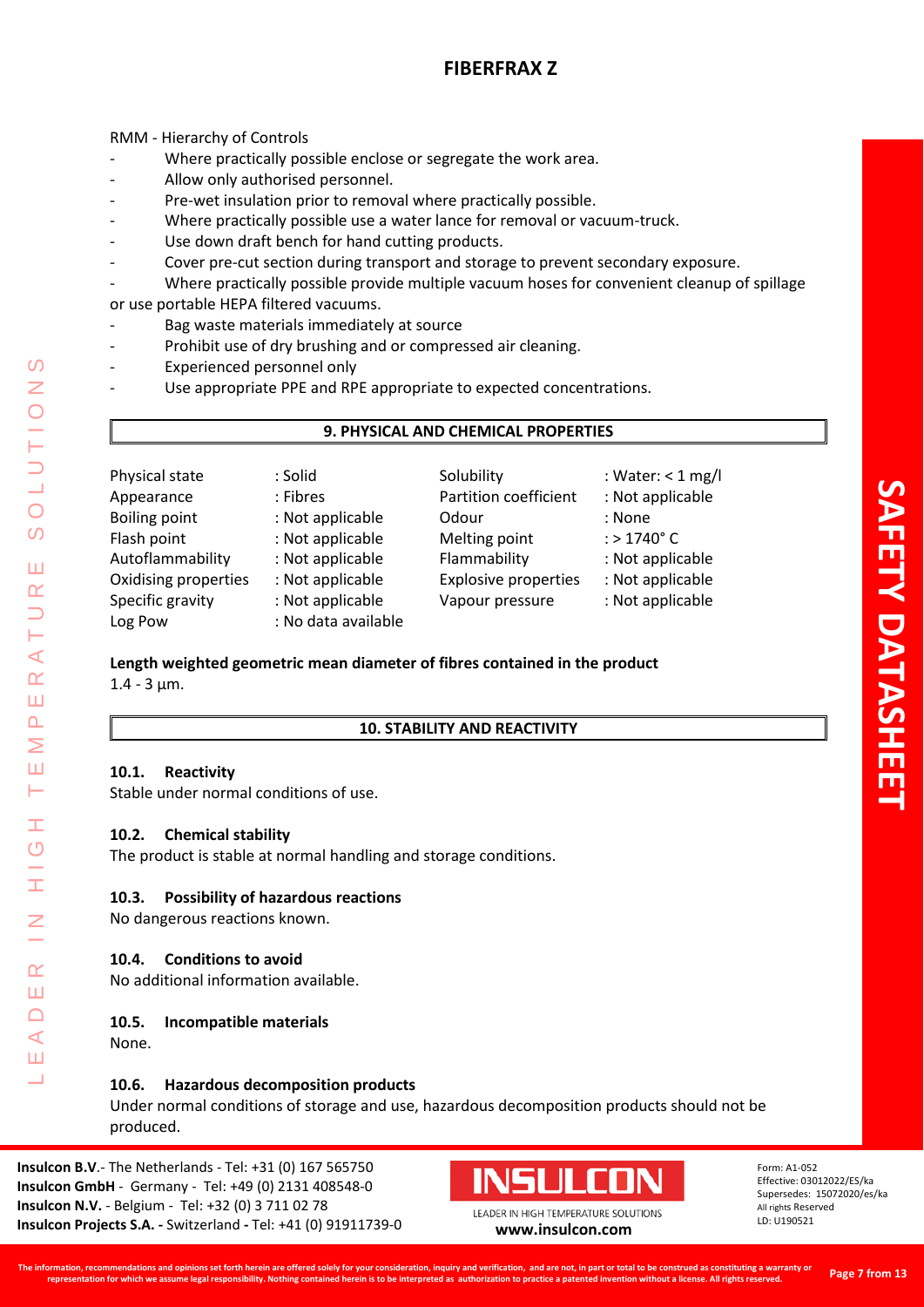# **11. TOXICOLOGICAL INFORMATION**

11.1. Information on toxicological effects Acute toxicity (oral) Not classified (Based on available data, the classification criteria are not met)

Acute toxicity (dermal) Not classified (Based on available data, the classification criteria are not met)

Acute toxicity (inhalation) Not classified (Based on available data, the classification criteria are not met)

Skin corrosion/irritation Not classified (Based on available data, the classification criteria are not met)

Serious eye damage/irritation Not classified (Based on available data, the classification criteria are not met)

Respiratory or skin sensitization Not classified (Based on available data, the classification criteria are not met)

Germ cell mutagenicity Not classified (Based on available data, the classification criteria are not met)

Carcinogenicity May cause cancer by inhalation.

LEADER IN HIGH TEMPERATURE SOLUTIONS

Ŧ  $\overline{C}$ 

H

 $\alpha$ Ш  $\Box$  $\prec$ Ш ┙

 $\prec$  $\underline{\alpha}$ Ш  $\Delta$ Σ Ш Н

 $\Omega$ 

 $\bigcirc$ 

 $\Omega$ 

Ш  $\alpha$ 

> Reproductive toxicity Not classified (Based on available data, the classification criteria are not met)

> STOT-single exposure Not classified (Based on available data, the classification criteria are not met)

> STOT-repeated exposure Not classified (Based on available data, the classification criteria are not met)

> Aspiration hazard Not classified (Based on available data, the classification criteria are not met)

Other information : Basic toxicokinetic Exposure is predominantly by inhalation or ingestion. Man made vitreous fibres of a similar size to RCF/ASW have not been shown to migrate from the lung and/or gut and do not become located in other parts of the body When compared to many naturally occurring minerals, RCF/ASW has a low ability to persist and accumulate in the body (half-life of long fibres (> 20 μm) in 3 week rat inhalation test is approx. 60 days).

**Insulcon B.V**.- The Netherlands - Tel: +31 (0) 167 565750 **Insulcon GmbH** - Germany - Tel: +49 (0) 2131 408548-0 **Insulcon N.V.** - Belgium - Tel: +32 (0) 3 711 02 78 **Insulcon Projects S.A. -** Switzerland **-** Tel: +41 (0) 91911739-0 **[www.insulcon.com](http://www.insulcon.com/)**

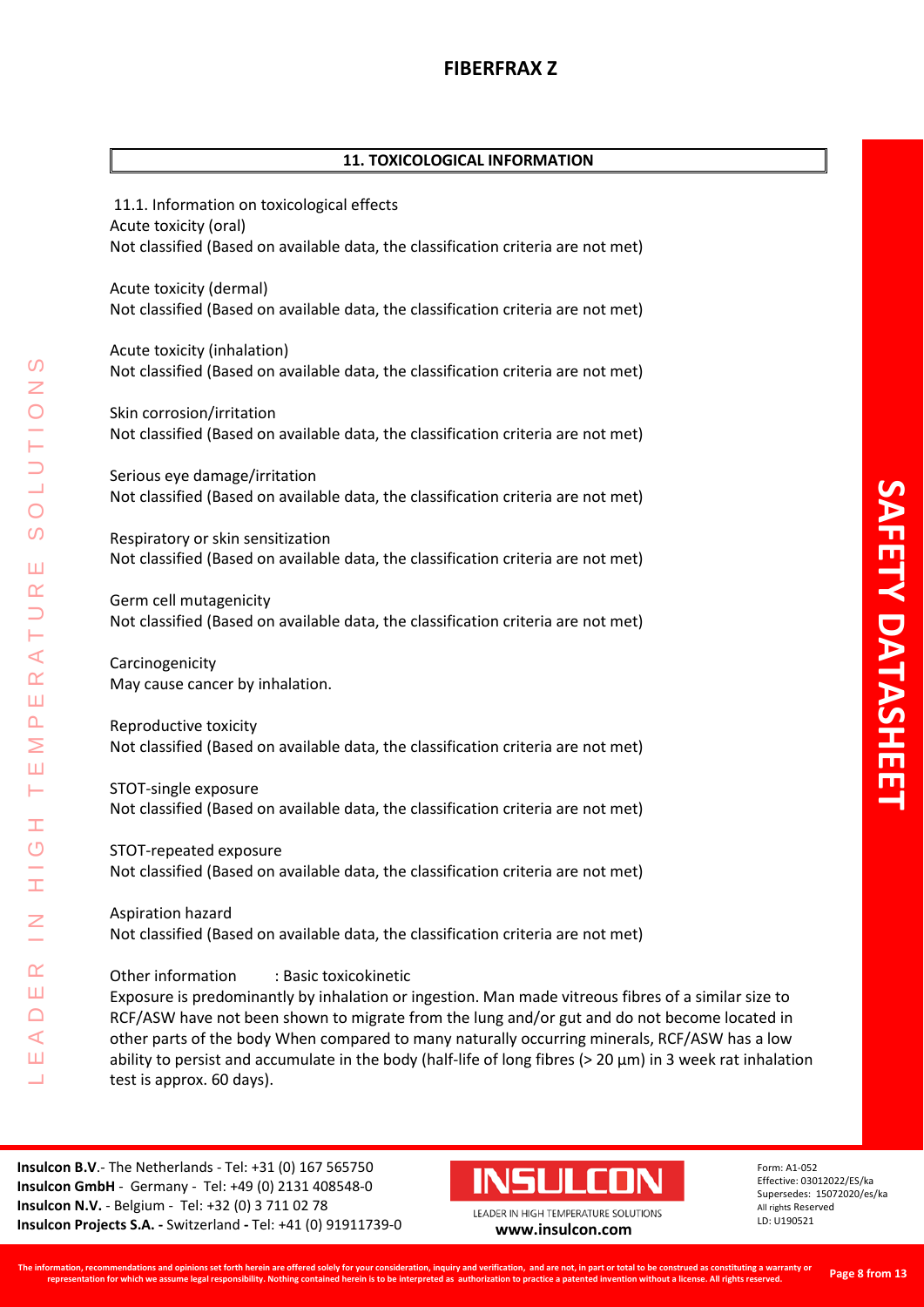Human toxicological data

In order to determine possible human health effects following RCF exposure, the University of Cincinnati has been conducting medical surveillance studies on RCF workers in the U.S. The Institute of Occupational Medicine (IOM) has conducted medical surveillance studies on RCF workers in European manufacturing facilities.

Pulmonary morbidity studies among production workers in Europe and USA have demonstrated an absence of interstitial fibrosis and no loss in lung function was observed in the longitudinal study with RCF exposure.

A statistically significant correlation between pleural plaques and cumulative RCF exposure was evidenced in the USA longitudinal study.

The USA mortality study did not show evidence of increased lung tumour development either in the lung parenchyma or in the pleura.

# Irritant Properties

Negative results have been obtained in animal studies (EU method B 4) for skin irritation. Inhalation exposures using the nose only route produce simultaneous heavy exposures to the eyes, but no reports of excess eye irritation exist. Animals exposed by inhalation similarly show no evidence of respiratory tract irritation.

Human data confirm that only mechanical irritation, resulting in itching, occurs in humans, Screening at manufacturers' plants in the UK has failed to show any human cases of skin conditions related to fibre exposure.

# **12. ECOLOGICAL INFORMATION**

# **12.1. Toxicity**

LEADER IN HIGH TEMPERATURE SOLUTIONS

Ŧ  $\overline{O}$ 

 $\alpha$ Ш  $\Box$  $\blacktriangleleft$ Ш ┙

 $\Omega$ Z

 $\bigcirc$  $\Omega$ 

Ш  $\alpha$ 

Н ⋖  $\alpha$ Ш  $\Delta$  $\geq$ Ш Н

Acute aquatic toxicity:

Not classified (Based on available data, the classification criteria are not met) Chronic aquatic toxicity:

Not classified (Based on available data, the classification criteria are not met)

# **12.2. Persistence and degradability**

No additional information available

# **12.3. Bioaccumulative potential**

No additional information available

# **12.4. Mobility in soil**

No additional information available

# **12.5. Results of PBT and vPvB assessment**

# **Aluminosilicate refractory ceramic fibres (142844-00-6)**

This substance/mixture does not meet the PBT criteria of REACH regulation, annex XIII This substance/mixture does not meet the vPvB criteria of REACH regulation, annex XIII

# **12.6. Other adverse effects**

No additional information available

**Insulcon B.V**.- The Netherlands - Tel: +31 (0) 167 565750 **Insulcon GmbH** - Germany - Tel: +49 (0) 2131 408548-0 **Insulcon N.V.** - Belgium - Tel: +32 (0) 3 711 02 78 **Insulcon Projects S.A. -** Switzerland **-** Tel: +41 (0) 91911739-0 **[www.insulcon.com](http://www.insulcon.com/)**

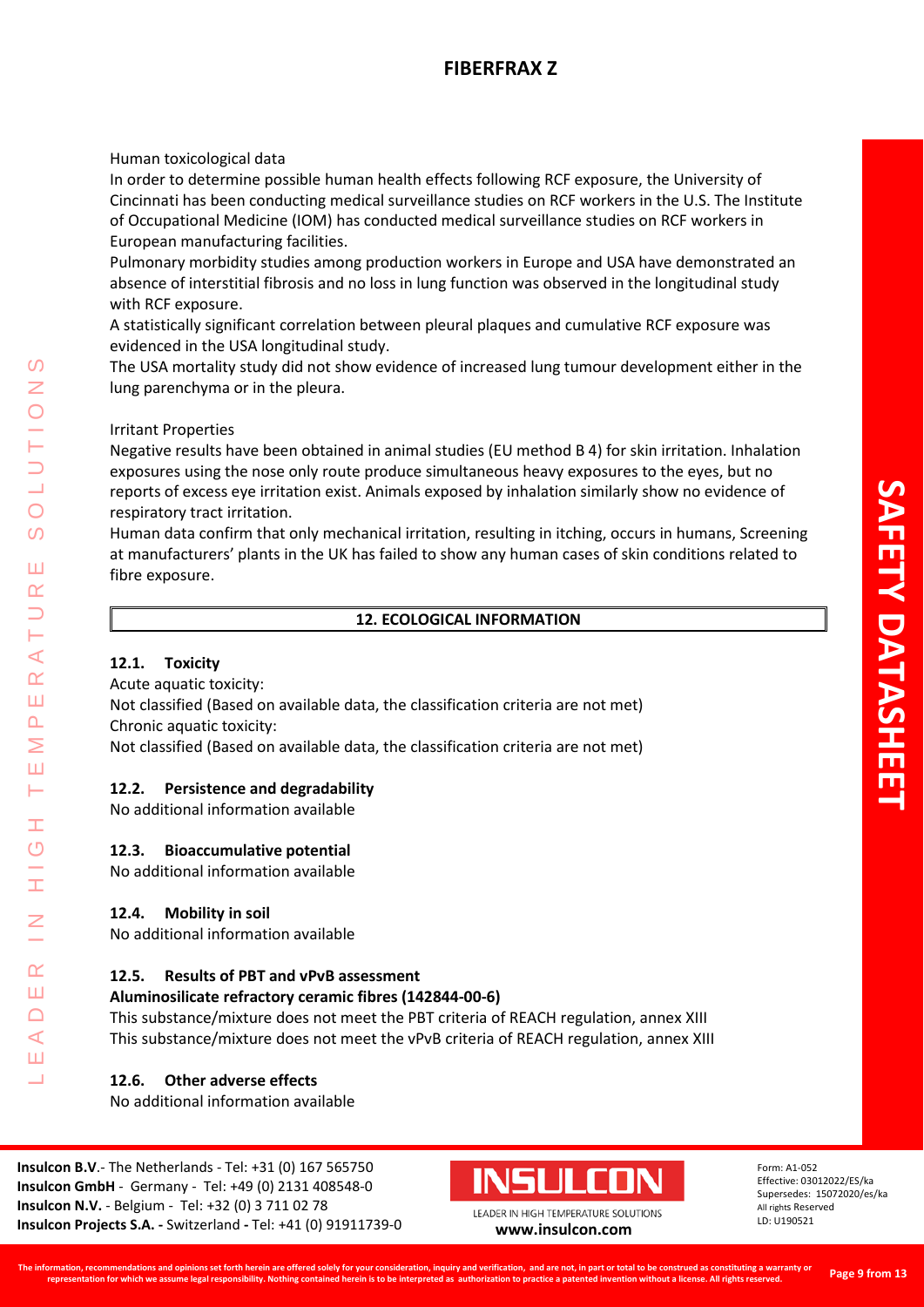# **13.1 Waste treatment method**

Waste disposal recommendation Dispose in a safe manner in accordance with local/national regulations. European list of waste (LoW) code 16.03.03\* - inorganic waste containing dangerous substances

# **14. TRANSPORT INFORMATION**

In accordance with ADR/RID/IMDG/IATA/AND

| <b>ADR</b>                        | <b>IMDG</b>    | <b>IATA</b>    | <b>AND</b>     | <b>RID</b>     |
|-----------------------------------|----------------|----------------|----------------|----------------|
| 14.1 UN number                    |                |                |                |                |
| Not applicable                    | Not applicable | Not applicable | Not applicable | Not applicable |
| 14.2 UN proper shipping name      |                |                |                |                |
| Not applicable                    | Not applicable | Not applicable | Not applicable | Not applicable |
| 14.3 Transport hazard class(es)   |                |                |                |                |
| Not applicable                    | Not applicable | Not applicable | Not applicable | Not applicable |
| 14.4 Packing group                |                |                |                |                |
| Not applicable                    | Not applicable | Not applicable | Not applicable | Not applicable |
| <b>14.5 Environmental hazards</b> |                |                |                |                |
| Not dangerous                     | Not dangerous  | Not dangerous  | Not dangerous  | Not dangerous  |
| for the                           | for the        | for the        | for the        | for the        |
| environment                       | environment:   | environment    | environment    | environment    |
|                                   | No Marine      |                |                |                |
|                                   | pollutant      |                |                |                |

# **14.6 Special precautions for user**

LEADER IN HIGH TEMPERATURE SOLUTIONS

**II**  $\overline{C}$ 

Ì,

 $\overline{z}$ 

 $\alpha$ Ш  $\Box$  $\prec$ Ш Ц

 $\Omega$ Z

 $\overline{O}$  $\overline{O}$ 

Ш  $\alpha$  $\Box$ H  $\prec$  $\alpha$ Ш  $\Delta$ Σ Ш Н

| Overland transport                  |                  |
|-------------------------------------|------------------|
| <b>Transport regulations (ADR)</b>  | : Not applicable |
| Transport by sea                    |                  |
| Transport regulations (IMDG)        | : Not applicable |
| Air transport                       |                  |
| <b>Transport regulations (IATA)</b> | : Not applicable |
| Inland waterway transport           |                  |
| <b>Transport regulations (ADN)</b>  | : Not applicable |
| Rail transport                      |                  |
| Transport regulations (RID)         | : Not applicable |

# **14.7. Transport in bulk according to Annex II of Marpol and the IBC Code** Not applicable

**Insulcon B.V**.- The Netherlands - Tel: +31 (0) 167 565750 **Insulcon GmbH** - Germany - Tel: +49 (0) 2131 408548-0 **Insulcon N.V.** - Belgium - Tel: +32 (0) 3 711 02 78 **Insulcon Projects S.A. -** Switzerland **-** Tel: +41 (0) 91911739-0 **[www.insulcon.com](http://www.insulcon.com/)**

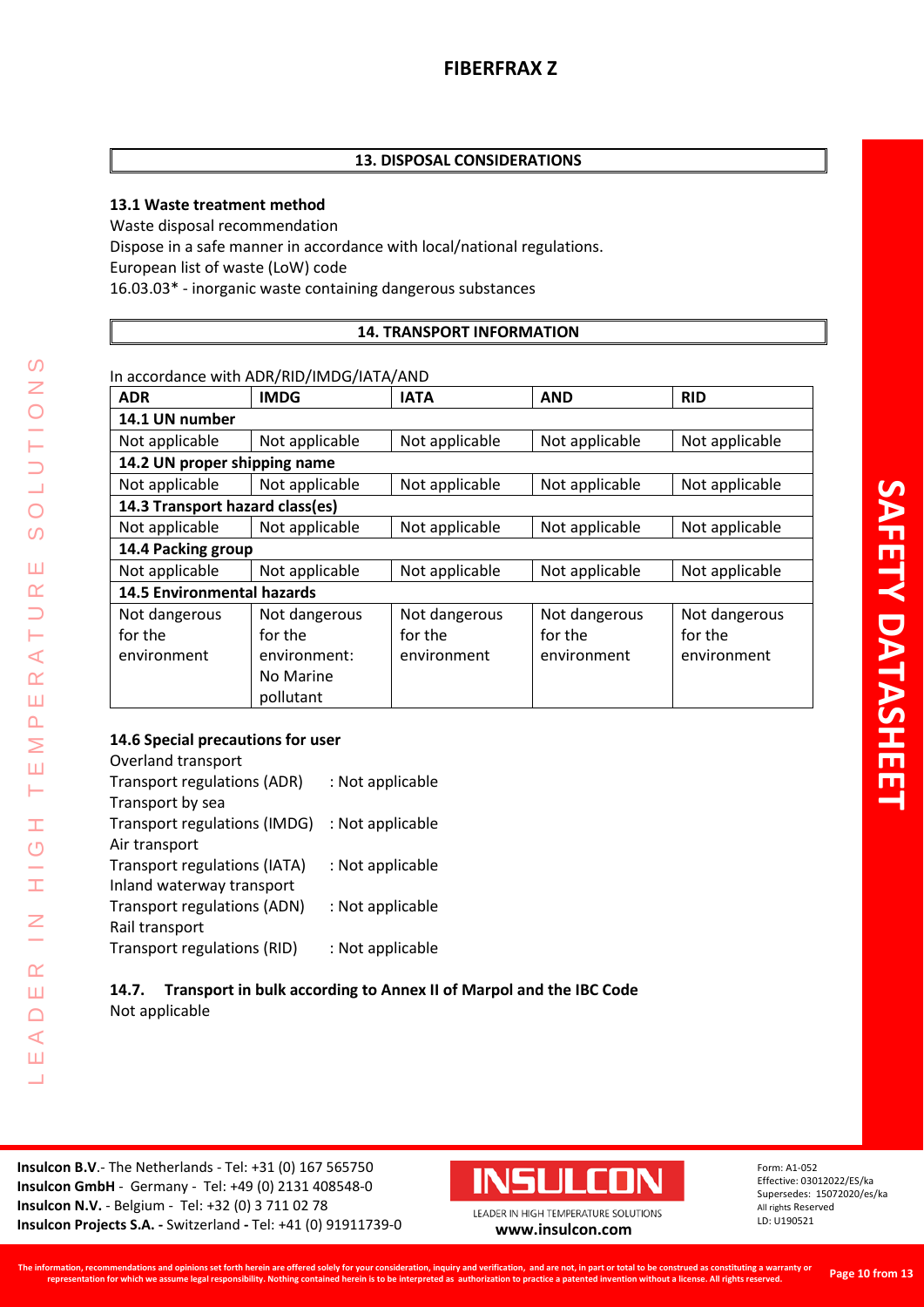# **15. REGULATORY INFORMATION**

# **15.1 Safety, health and environment regulations/legislation specific for the substances or mixtures 15.1.1 EU regulations**

The following restrictions are applicable according to Annex XVII of the REACH Regulation (EC) No 1907/2006**:**

| 28. Substances which are classified as            | Aluminosilicate refractory ceramic fibres |
|---------------------------------------------------|-------------------------------------------|
| carcinogen category 1A or 1B in Part 3 of Annex   |                                           |
| VI to Regulation (EC) No 1272/2008 and are        |                                           |
| listed in Appendix 1 or Appendix 2, respectively. |                                           |

Aluminosilicate refractory ceramic fibres is on the REACH Candidate List Aluminosilicate refractory ceramic fibres is not subject to REGULATION (EU) No 649/2012 OF THE EUROPEAN PARLIAMENT AND OF THE COUNCIL of 4 July 2012 concerning the export and import of hazardous chemicals.

Aluminosilicate refractory ceramic fibres is not subject to Regulation (EC) No 850/2004 of the European Parliament and of the Council of 29 April 2004 on persistent organic pollutants and amending Directive 79/117/EEC

Other information, restriction and prohibition regulations:

The zircon used in this product contains small amounts of uranium and thorium, which are naturally occurring radioactive materials (NORMS). However none of the components are radioactive under the terms of the European Directive 2013/59/EURATOM. Take note of Directive 94/33/EC on the protection of young people at work. Take note of Directive 92/85/EC on the safety and health of pregnant workers at work.

# **15.1.2 National regulations**

LEADER IN HIGH TEMPERATURE SOLUTIONS

Ŧ  $\overline{C}$ 

Ŧ

 $\alpha$ Ш  $\Box$  $\blacktriangleleft$ Ш  $\overline{\phantom{0}}$ 

 $\Omega$ Z

 $\bigcirc$  $\Omega$ 

Ш  $\alpha$  $\overline{\phantom{0}}$ H  $\prec$  $\underline{\alpha}$ Ш  $\Delta$  $\geq$ Ш Н

No additional information available

# **15.2 Chemical safety assessment**

A chemical safety assessment has been carried out.

**Insulcon B.V**.- The Netherlands - Tel: +31 (0) 167 565750 **Insulcon GmbH** - Germany - Tel: +49 (0) 2131 408548-0 **Insulcon N.V.** - Belgium - Tel: +32 (0) 3 711 02 78 **Insulcon Projects S.A. -** Switzerland **-** Tel: +41 (0) 91911739-0 **[www.insulcon.com](http://www.insulcon.com/)**

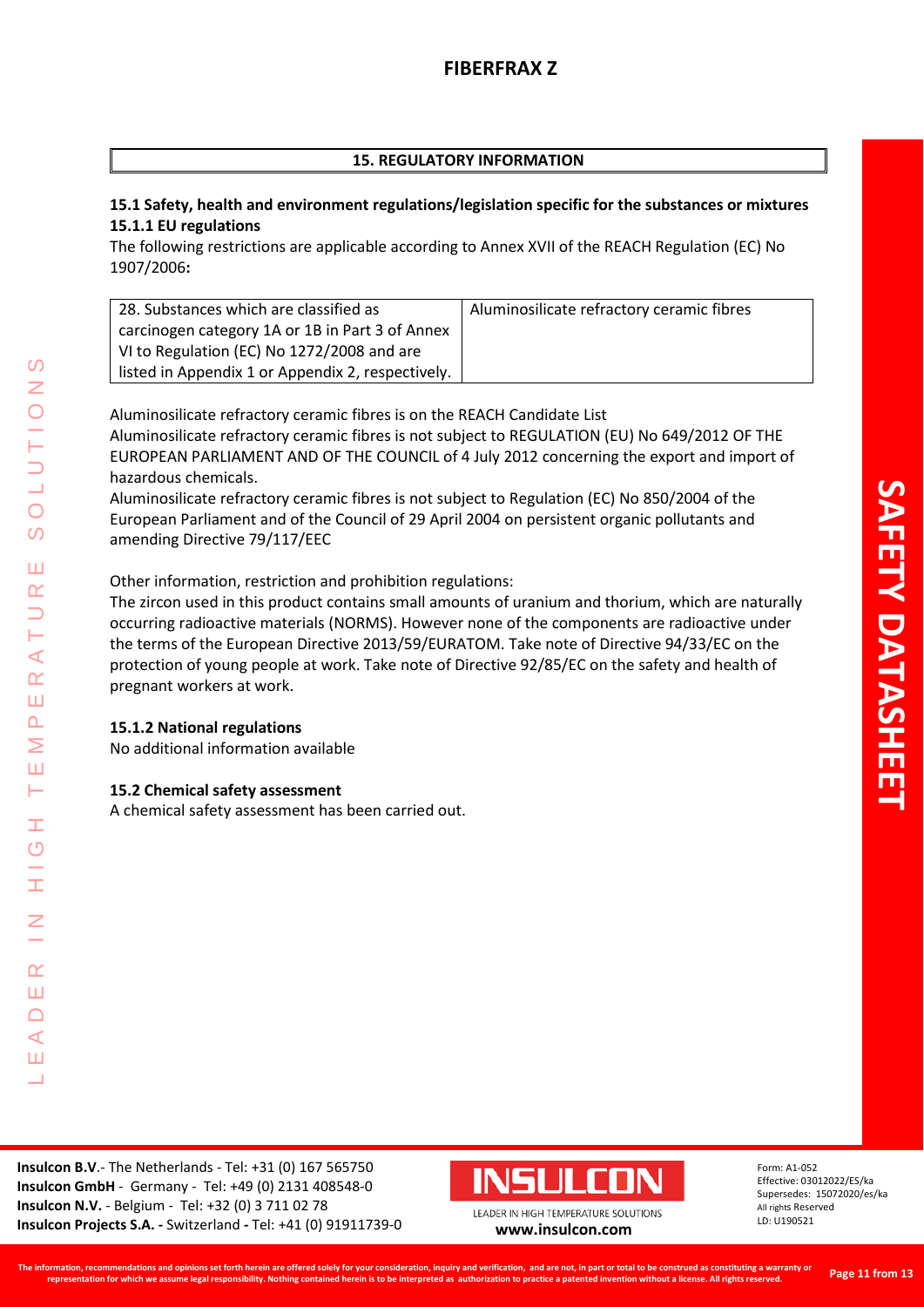# **16. OTHER INFORMATION**

# **Abbreviations and acronyms:**

| <b>Abbreviations and acronyms:</b> |                                                                                                      |  |
|------------------------------------|------------------------------------------------------------------------------------------------------|--|
| ADN                                | European Agreement concerning the International Carriage of Dangerous Goods by Inland<br>Waterways   |  |
| <b>ADR</b>                         | European Agreement concerning the International Carriage of Dangerous Goods by Road                  |  |
| <b>CLP</b>                         | Classification Labelling Packaging Regulation; Regulation (EC) No 1272/2008                          |  |
| <b>DNEL</b>                        | Derived-No Effect Level                                                                              |  |
| <b>IATA</b>                        | <b>International Air Transport Association</b>                                                       |  |
| <b>IMDG</b>                        | <b>International Maritime Dangerous Goods</b>                                                        |  |
| <b>REACH</b>                       | Registration, Evaluation, Authorisation and Restriction of Chemicals Regulation (EC) No<br>1907/2006 |  |
| <b>RID</b>                         | Regulations concerning the International Carriage of Dangerous Goods by Rail                         |  |
| PBT                                | <b>Persistent Bioaccumulative Toxic</b>                                                              |  |
| vPvB                               | Very Persistent and Very Bioaccumulative                                                             |  |
| ATE                                | <b>Acute Toxicity Estimate</b>                                                                       |  |
| <b>BCF</b>                         | <b>Bioconcentration factor</b>                                                                       |  |
| <b>DMEL</b>                        | <b>Derived Minimal Effect level</b>                                                                  |  |
| <b>EC50</b>                        | Median effective concentration                                                                       |  |
| <b>IARC</b>                        | International Agency for Research on Cancer                                                          |  |
| <b>LC50</b>                        | Median lethal concentration                                                                          |  |
| LD50                               | Median lethal dose                                                                                   |  |
| <b>LOAEL</b>                       | Lowest Observed Adverse Effect Level                                                                 |  |
| <b>NOAEC</b>                       | No-Observed Adverse Effect Concentration                                                             |  |
| <b>NOAEL</b>                       | No-Observed Adverse Effect Level                                                                     |  |
| <b>NOEC</b>                        | No-Observed Effect Concentration                                                                     |  |
| <b>OECD</b>                        | Organisation for Economic Co-operation and Development                                               |  |
| <b>PNEC</b>                        | <b>Predicted No-Effect Concentration</b>                                                             |  |
| SDS                                | Safety Data Sheet                                                                                    |  |
| <b>STP</b>                         | Sewage treatment plant                                                                               |  |
| <b>TLM</b>                         | <b>Median Tolerance Limit</b>                                                                        |  |

Data sources : ECHA (European Chemicals Agency).

**Insulcon B.V**.- The Netherlands - Tel: +31 (0) 167 565750 **Insulcon GmbH** - Germany - Tel: +49 (0) 2131 408548-0 **Insulcon N.V.** - Belgium - Tel: +32 (0) 3 711 02 78 **Insulcon N.V.** - Beigium - Tel: +32 (0) 3 711 02 78<br> **Insulcon Projects S.A.** - Switzerland - Tel: +41 (0) 91911739-0 **[www.insulcon.com](http://www.insulcon.com/)** 

LEADER IN HIGH TEMPERATURE SOLUTIONS

 $\pm$ 

 $\frac{G}{H}$ 

 $\leq$ 

 $\alpha$ Ш  $\Box$  $\prec$ Ш  $\overline{\phantom{0}}$ 

 $\Omega$ 

**NOILDTO** 

 $\overline{O}$ 

Ш  $\alpha$  $\Rightarrow$ Н  $\prec$  $\alpha$ Ш  $\Delta$ Σ Ш Н